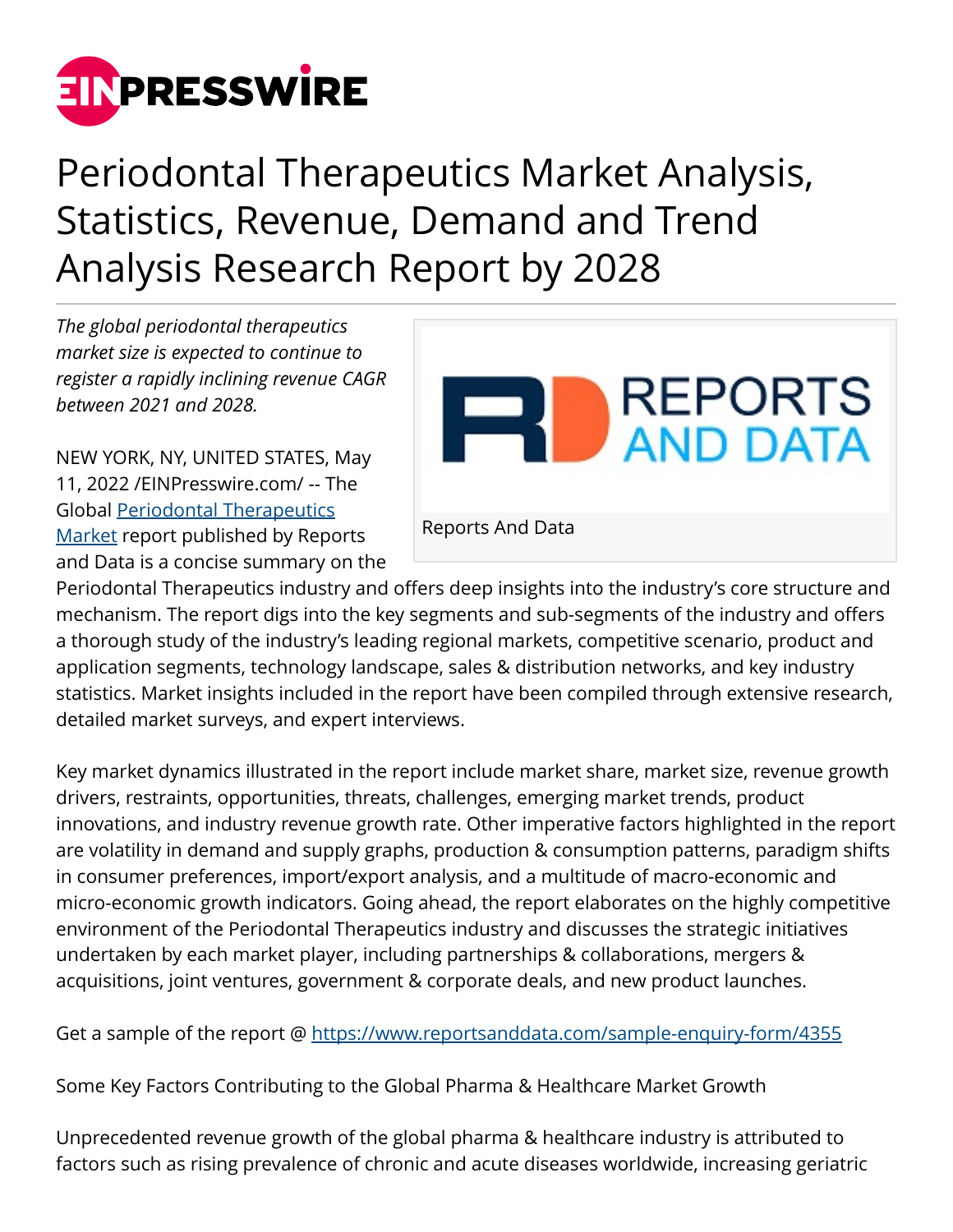population, rising awareness of health & wellness among consumers, and growing demand for more advanced healthcare services. Increasing demand for advanced drugs and therapeutics, growing availability of next-generation diagnostics and treatment options – especially in developing countries like India and China – rise in R&D activities and clinical trials in the pharmaceutical and biotechnology sectors, increasing public and private investments in healthcare research projects, and rising consumer expenditure on healthcare are among the other significant factors contributing to the industry revenue growth.

Top Players in the Global Periodontal Therapeutics Market:

3M Co., Bausch Health Companies Inc., Cadila Healthcare Ltd., Den-Mat Holdings LLC, Dexcel Pharma Technologies Ltd., KAKEN PHARMACEUTICAL CO. LTD., Pfizer Inc., Straumann Holding AG, Sunstar Suisse SA, and Teva Pharmaceutical Industries Ltd.

The coronavirus pandemic has had a drastic impact on the global healthcare industry, with rising cases of COVID-19 worldwide, substantially growing hospital admission and readmission rates, and rising demand for telehealth and telemedicine services for remote patient monitoring. Furthermore, rising focus on development of rapid COVID-19 diagnostics such as the RT-PCR test kits, increased government funding for vaccine development, stringent regulatory norms and protocols for COVID-19 safety, and increasing sales of COVID-19 safety equipment, such as N-95 masks, face shields, PPE kits, and hand sanitizers, have driven the global pharma & healthcare industry revenue growth over the recent past.

To know more about the report @ [https://www.reportsanddata.com/report-detail/periodontal](https://www.reportsanddata.com/report-detail/periodontal-therapeutics-market)[therapeutics-market](https://www.reportsanddata.com/report-detail/periodontal-therapeutics-market)

Periodontal Therapeutics Market Segmentation:

Product Type Outlook: (Revenue, USD Million, 2018 - 2028)

**Devices** Drugs Local Antibiotic Therapy (Arestin, Atridox, Periochip) Systemic Antibiotic Therapy (Doxycycline, Metronidazole)

Sales Channel Outlook: (Revenue, USD Million, 2018- 2028)

Hospitals Pharmacies Retail Pharmacies Drug Stores E-commerce

Global Periodontal Therapeutics Market Report: Regional Segmentation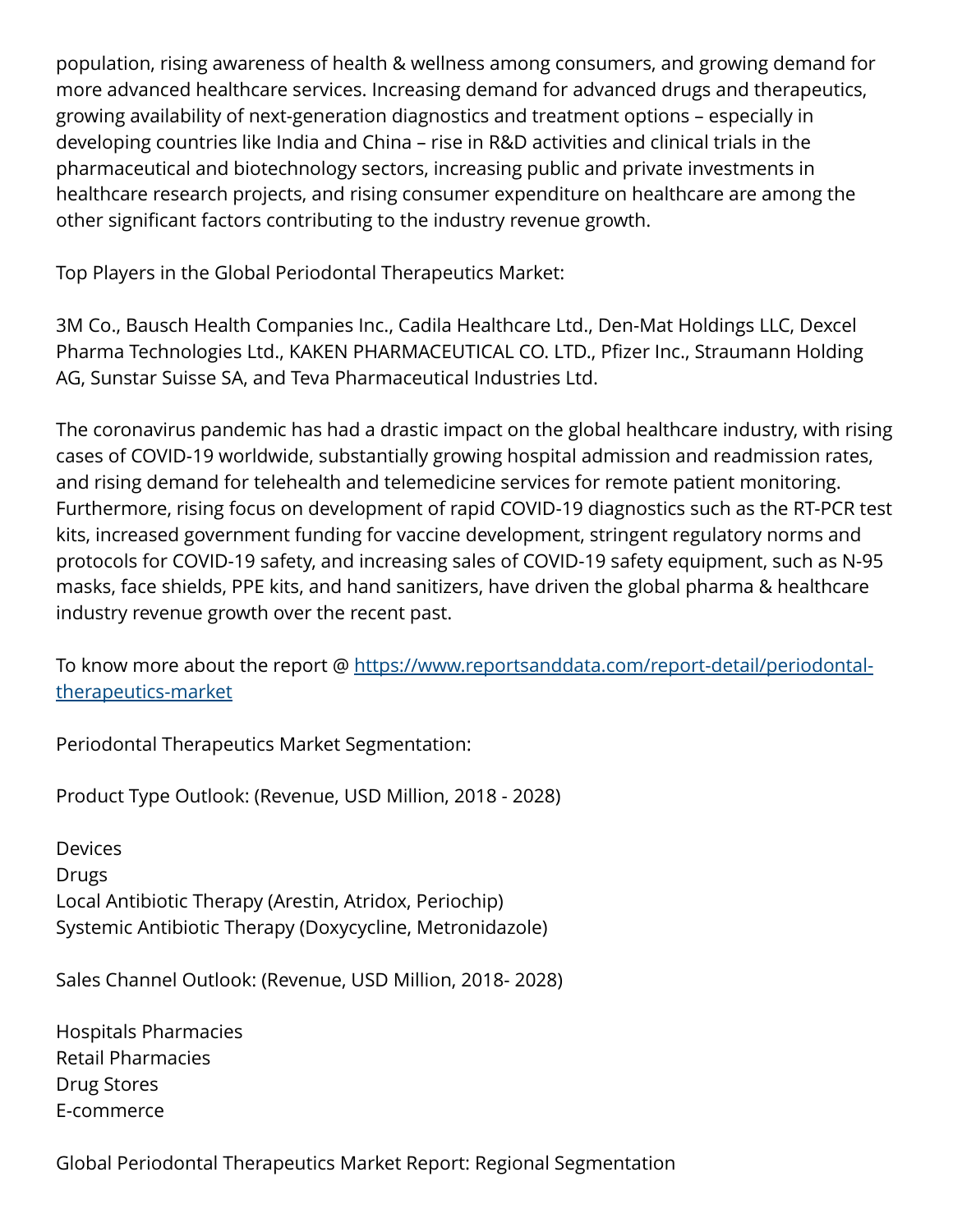North America Europe Asia Pacific Latin America Middle East & Africa

Download Summary @ <https://www.reportsanddata.com/download-summary-form/4355>

Global Periodontal Therapeutics Market: Table of Contents

Chapter 1. Methodology & Sources

- 1.1. Market Definition
- 1.2. Research Scope
- 1.3. Methodology
- 1.4. Research Sources
	- 1.4.1. Primary Sources
	- 1.4.2. Secondary Sources
	- 1.4.3. Paid Sources
- 1.5. Market Estimation Technique
- Chapter 2. Executive Summary
- Chapter 3. Key Insights
- Chapter 4. Global Pharma & Healthcare Market Segmentation
- 4.1. Global Pharma & Healthcare Market COVID-19 Impact Analysis
- 4.2. Industrial Outlook
	- 4.2.1. Market indicators analysis
	- 4.2.2. Market drivers' analysis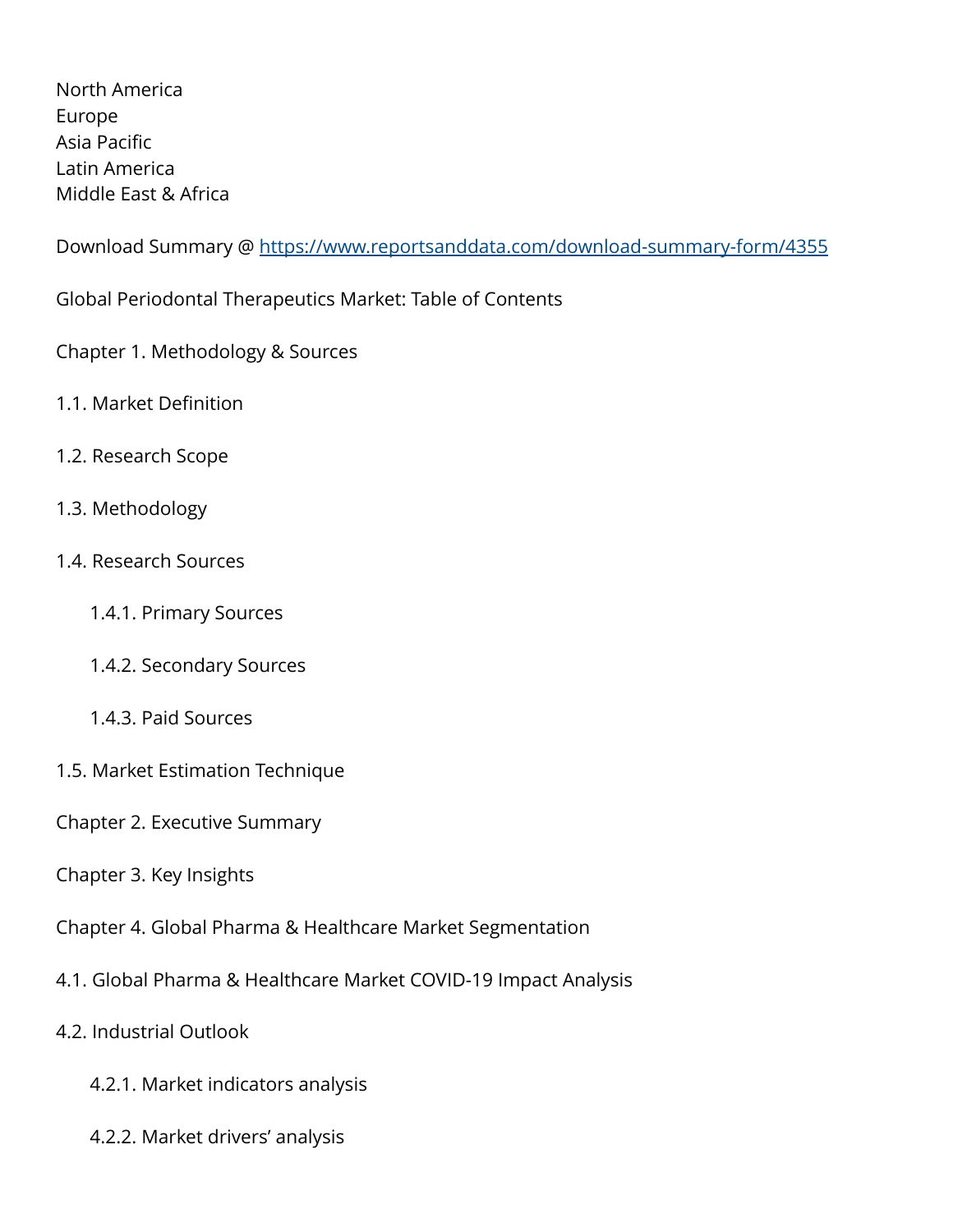4.2.3. Market restraints analysis

- 4.3. Technological Insights
- 4.4. Porter's Five Forces Analysis
- 4.5. Regulatory Framework
- 4.6. Price trend Analysis
- 4.7. Competitive Metric Space Analysis

Request a customization of the report @ [https://www.reportsanddata.com/request](https://www.reportsanddata.com/request-customization-form/4355)[customization-form/4355](https://www.reportsanddata.com/request-customization-form/4355)

Frequently Asked Questions Answered in the Report:

What is the estimated revenue growth rate of the global Periodontal Therapeutics market over the forecast period?

What are the major factors driving the global market revenue growth?

Which are the leading manufacturers and suppliers in the global Periodontal Therapeutics market?

Which regional market is expected to lead in terms of revenue share in the global Periodontal Therapeutics market over the forecast years?

What are the key outcomes of SWOT analysis and Porter's Five Forces analysis of the market?

About Reports and Data

Reports and Data is a market research and consulting company that provides syndicated research reports, customized research reports, and consulting services. Our solutions purely focus on your purpose to locate, target, and analyze consumer behavior shifts across demographics, across industries, and help clients to make smarter business decisions. We offer market intelligence studies ensuring relevant and fact-based research across multiple industries, including Healthcare, Touch Points, Chemicals, Products, and Energy. We consistently update our research offerings to ensure our clients are aware of the latest trends existent in the market. Reports and Data has a strong base of experienced analysts from varied areas of expertise. Our industry experience and ability to develop a concrete solution to any research problems provides our clients with the ability to secure an edge over their respective competitors.

## Read More Reports:

Vaginal Pessary Market @ [https://www.biospace.com/article/vaginal-pessary-market-size-growth](https://www.biospace.com/article/vaginal-pessary-market-size-growth-research-physical-characteristics-applications-and-forecast-analysis-by-2021-2028/)[research-physical-characteristics-applications-and-forecast-analysis-by-2021-2028/](https://www.biospace.com/article/vaginal-pessary-market-size-growth-research-physical-characteristics-applications-and-forecast-analysis-by-2021-2028/)